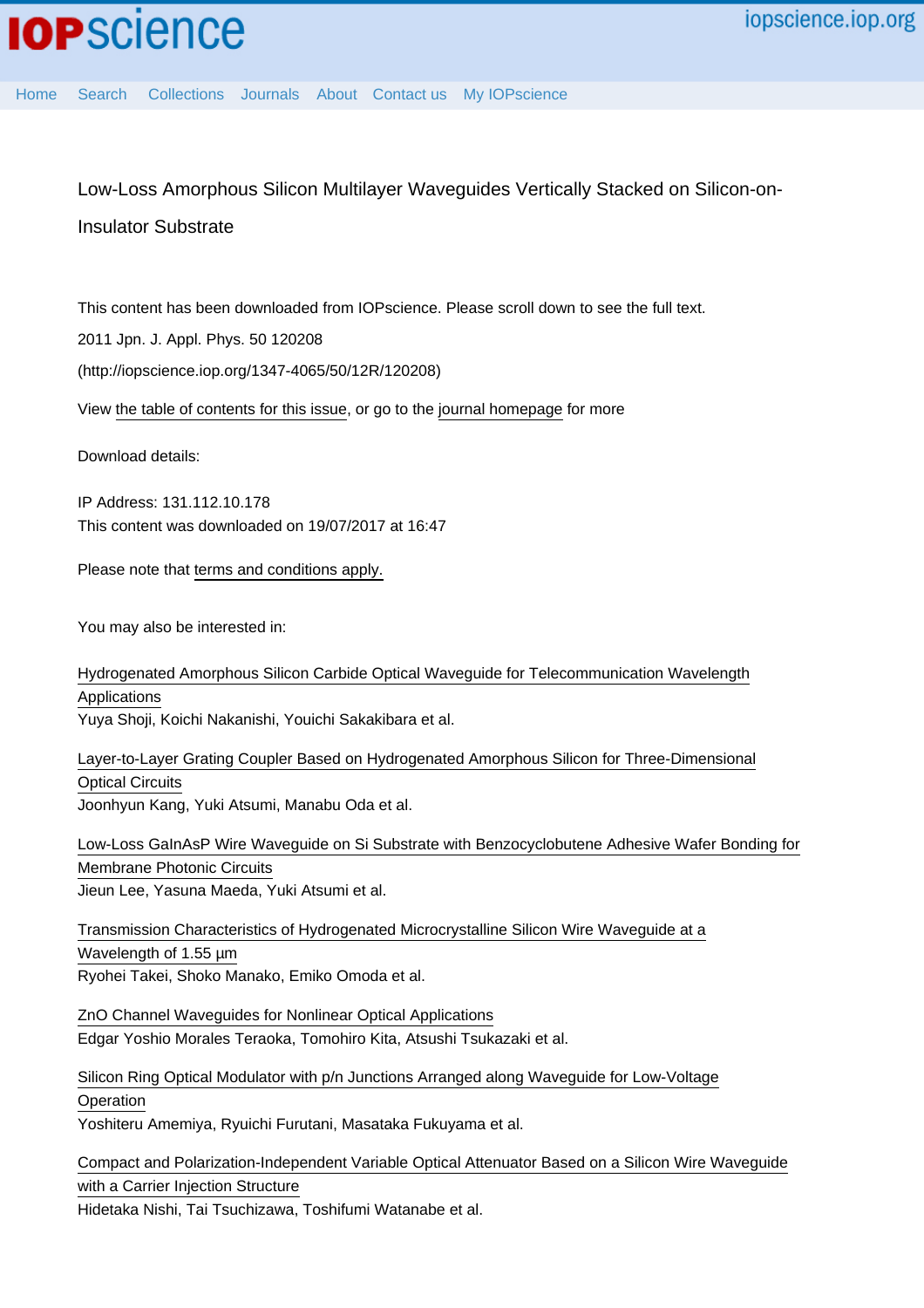## Low-Loss Amorphous Silicon Multilayer Waveguides Vertically Stacked on Silicon-on-Insulator Substrate

JoonHyun Kang<sup>1</sup>, Yuki Atsumi<sup>1</sup>, Manabu Oda<sup>1</sup>, Tomohiro Amemiya<sup>1,2</sup>, Nobuhiko Nishiyama<sup>1\*</sup>, and Shigehisa Arai<sup>1,2</sup>

<sup>1</sup>Department of Electrical and Electronic Engineering, Tokyo Institute of Technology, Meguro, Tokyo 152-8552, Japan <sup>2</sup> Quantum Nanoelectronics Research Center, Tokyo Institute of Technology, Meguro, Tokyo 152-8552, Japan

Received September 27, 2011; accepted October 20, 2011; published online November 28, 2011

Low-loss amorphous-silicon (a-Si) waveguides comprising three vertically stacked layers prepared on silicon-on-insulator substrates are demonstrated. We have fabricated multilayer a-Si waveguides and investigated their loss characteristics; this is the first such investigation to our knowledge. All the process temperatures were regulated below 400°C for the complementary metal oxide semiconductor (CMOS) backend process compatibility. When the surface roughness and sidewall roughness were decreased, the propagation loss decreased to 3.7 dB/cm even in the case of the third layer a-Si waveguide. Such low-loss waveguides can be effectively applied to realize multilayer stacked optical devices.  $\oslash$  2011 The Japan Society of Applied Physics

ptical interconnections on silicon (Si) large-scale integrated circuits (LSIs) are attracting attention as a breakthrough technology for overcoming the performance limitations of electrical interconnections as well as for realizing high-density systems-on-chip  $(SoCs)$ .<sup>[1,2\)](#page-3-0)</sup> Further, it is expected that the basic material for these optical interconnections will be Si-based materials since they can be integrated with Si-LSI, thereby ensuring sufficient process compatibility. In addition, Si has a large refractive index difference when paired with  $SiO<sub>2</sub>$  and enables the fabrication of sub-micron optical waveguides, thereby leading to highdensity optical circuits. Several parts of optical components having silicon-on-insulator (SOI) substrates have already been demonstrated. $3-5$ )

However, in order to integrate the optical components on an LSI through backend processes, all the fabrication processes for the optical components should be regulated to below  $400^{\circ}$ C in order to avoid damages to the complementary metal–oxide–semiconductor (CMOS) layer. Amorphous silicon (a-Si) is the most promising material for optical circuits since it can be deposited under low-temperature conditions by plasma-enhanced chemical-vapor-deposition  $(PECVD)$ .<sup>[6\)](#page-3-0)</sup> In addition, multilayer stacking can be realized by depositing a-Si and  $SiO<sub>2</sub>$  alternately, and high-density three-dimensional optical circuits can thereby be realized on the LSI. Recently, the ultrafast nonlinear characteristics of a-Si waveguides have attracted additional attention.<sup>[7\)](#page-3-0)</sup> Many researchers have demonstrated low-loss a-Si waveguides, while a few researches have been conducted on light transmissions between a-Si waveguides placed on top and crystalline Si (c-Si) waveguides placed at the bottom. $8-11$ ) However, to our knowledge, there have been no reports on the characteristics when more than three stacked layers of Si waveguides are placed. In this paper, we have investigated, for the first time to our knowledge, the loss characteristics of a-Si waveguides prepared through multilayer stacking processes and the dependence of the performance on the fabrication processes.

Multilayer a-Si waveguides were fabricated on a SOI wafer consisting of a  $3$ -µm buried oxide (BOX) layer and a 220-nm c-Si layer. The core width and height of the a-Si waveguides were 450 and 220 nm, respectively, for all the layers. The schematic images of each layer are illustrated



Fig. 1. (Color online) (a) Schematic diagrams of c-Si (first layer) and a-Si waveguides (second and third layers) and (b) cross-sectional and (c) top SEM images of the third layer of the a-Si waveguide formed by PP-RIE.

in Fig. 1(a), and the cross-sectional scanning electron microscope (SEM) image of the third layer waveguide is shown in Fig. 1(b). The fabrication process is described below.

The waveguides were patterned by electron beam lithography (EBL) with a double-layered positive resist Zeon ZEP520A and with a  $C_{60}$ -containing microcomposite in order to enhance the etching selectivity between the resist and Si-films. $12)$  The waveguide pattern was formed by dry etching wherein two types of dry etching systems parallel-plate reactive-ion-etching (PP-RIE) and inductively-coupled-plasma (ICP) RIE — were used. For the second layer fabrication, c-Si layer was removed and 1-  $\mu$ m-thick SiO<sub>2</sub> was deposited by PECVD from tetraethyl orthosilicate (TEOS) [TEOS flow rate: 14 sccm,  $O_2$  flow rate: 300 sccm, gas pressure: 120 Pa, power: 250 W, deposition temperature:  $300^{\circ}$ C]. Subsequently, a-Si was deposited by PECVD on the  $SiO<sub>2</sub>$  layer as the second layer. The third layer was also fabricated by repeating the previous processes. The SEM image from the top of the third layer waveguide is shown in Fig. 1(c). The sidewall roughness values (3 $\sigma'$  values;  $\sigma'$  is the standard deviation) of the waveguides after PP-RIE and ICP-RIE were measured by

E-mail address: n-nishi@pe.titech.ac.jp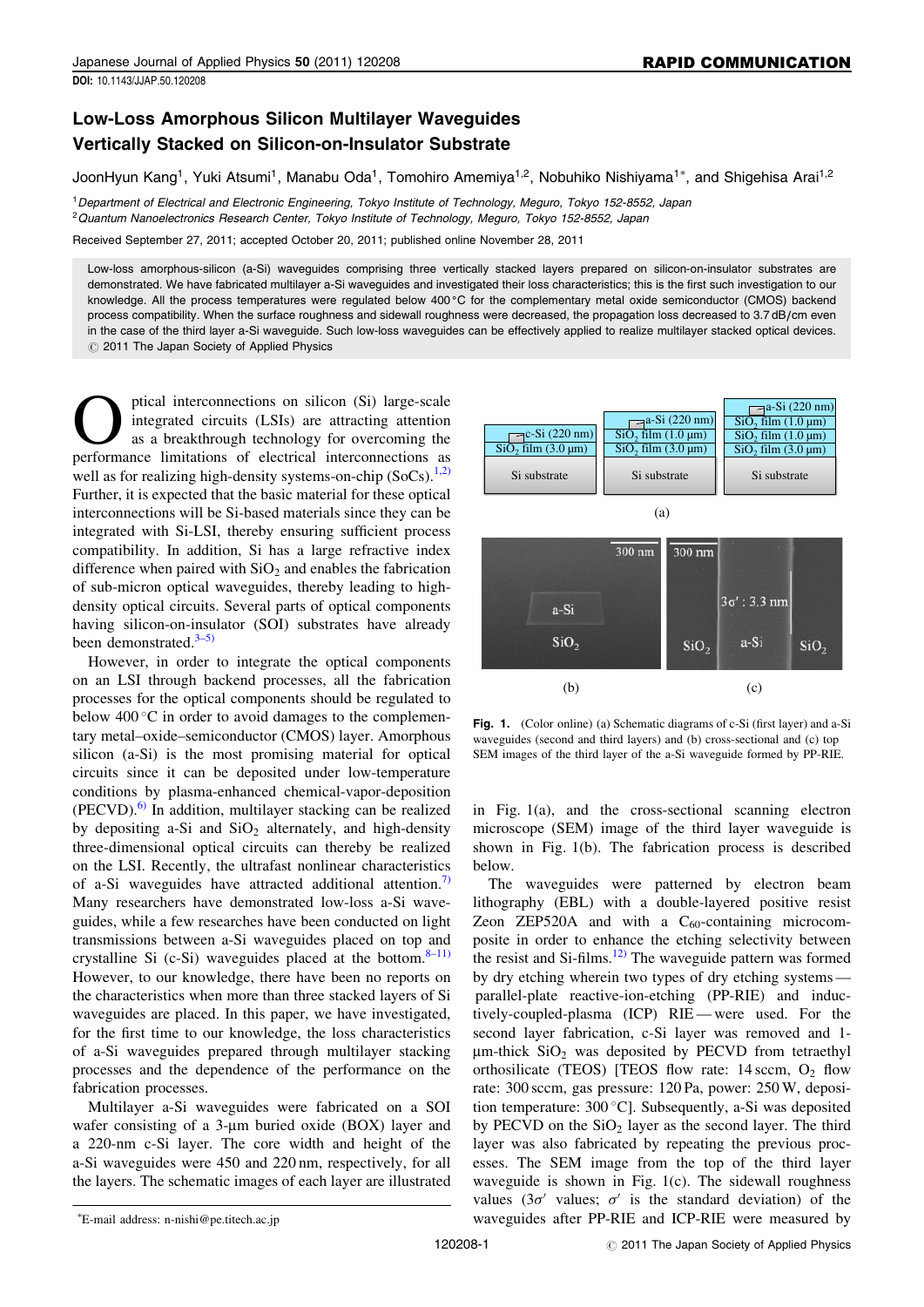

Fig. 2. (Color online) Wavelength dependence of the refractive index and extinction coefficient for a-Si film.

Table I. Surface roughness of each layer (RMS).

| Measured                      | First    | Second |       | Third  |       |
|-------------------------------|----------|--------|-------|--------|-------|
| point                         | $(c-Si)$ | 130 Pa | 30 Pa | 130 Pa | 30 Pa |
| $\sigma_{\text{Top}}$ (nm)    | 0.17     | 1.06   | 0.30  | 1.03   | 0.52  |
| $\sigma_{\text{Bottom}}$ (nm) | 0.18     | 0.24   | 0.24  | 0.37   | 0.36  |

the function of the SEM (Hitachi S-5000) to be 3.3 and 2.4 nm, respectively; further, the sidewall angles of each waveguide were 81 and 85°, respectively.

It is well known that a-Si tends to have high optical absorptions under certain conditions. We measured the extinction coefficient and refractive index of the deposited a-Si by using the ordinary ellipsometry method. The deposition conditions were as follows.  $SiH<sub>4</sub>$  flow rate: 100 sccm, Ar flow rate: 100 sccm, power: 100 W, and deposition temperature:  $300^{\circ}$ C. Figure 2 shows the wavelength dependence of the refractive index and extinction coefficient for the a-Si film. From the results, the real part of the refractive index was 3.48, and the material absorption in our deposition film at 1.55-um wavelength can be expected to be negligible.

The surface roughness of each layer before and after the deposition of the a-Si layer was measured by using an atomic force microscope (AFM); these roughness values are listed in Table I as root-mean-square (RMS) values.  $\sigma_{bottom}$ refers to the surface roughness before a-Si deposition for each layer (in other words, the roughness of the top of the  $SiO<sub>2</sub>$  film). For the first layer (c-Si), the value was measured after etching the c-Si film.  $\sigma_{top}$  refers to the roughness values after the a-Si deposition. The table lists the RMS roughness for the a-Si films under the deposition pressures of 30 and 130 Pa during PECVD. The top surface roughness of a-Si film is inferior to that of c-Si film when the deposition pressure was 130 Pa.

The top surface roughness as well as the corresponding AFM image as a function of the deposition pressure is shown in Fig. 3. As the deposition pressure decreased, the surface roughness reduced from 1.06 nm (130 Pa) to 0.30 nm (30 Pa), and this can be attributed to increases in the migration length at lower deposition pressures. When the deposition pressure was 30 Pa, the surface roughness was 40–50% higher after the deposition of the a-Si layer and approximately twice



Fig. 3. (Color online) Surface roughness of a-Si film as a function of deposition pressure in the form of AFM images, (a) 30, (b) 50, (c) 90, and (d) 130 Pa.

and thrice that of the c-Si layer after the depositions of the second and third a-Si layers, respectively.

The propagation losses of a-Si waveguides fabricated by PP-RIE [CF<sup>4</sup> gas flow: 10 sccm, pressure: 0.3 Pa, bias power: 20 W, waveguide width: 450 nm, sidewall roughness: 3.3 nm ( $3\sigma'$  value), sidewall angle:  $81^\circ$ ] were measured by coupling transverse-electric (TE) polarized light from a tunable laser emitting at around 1.55-um wavelength. The light was coupled to the waveguides through tip lensed singlemode fibers, and the propagation losses were calculated by using the cutback method. For the deposition pressure of 130 Pa, the propagation losses of the first c-Si layer, the second, and the third a-Si layers were 6.0, 10.2, and 12.0 dB/cm, respectively. The propagation loss of the second layer a-Si waveguide with the deposition pressure of 30 Pa was 7.0 dB/cm, i.e., only 1 dB/cm higher than that of the first layer c-Si waveguide.

Previous experiments had focused on the surface roughness of multilayer waveguides. In our study, we changed the etching machine from PP-RIE to ICP-RIE in order to cut down the sidewall roughness. Low process pressures can be applied by using ICP-RIE that assists the directionality of the ion flux in the chamber, and moreover, these character-istics lead to better vertical shapes during etching process.<sup>[13\)](#page-3-0)</sup> We fabricated multilayer a-Si waveguides up to the third layer with ICP-RIE  $[CF_4$  gas flow: 10 sccm, pressure: 0.03 Pa, ICP power: 5 W, bias power: 150 W]. The deposition pressure of 30 Pa was used for a-Si; here were no noticeable changes in the surface roughness between PP-RIE and ICP-RIE. Further, the waveguide width was changed to 500 nm. We assumed that the propagation loss reduces with wider widths even though the effect is negligible. The sidewall angle improved from 81 to  $85^\circ$  when the ICP-RIE etching process was used, and the sidewall roughness  $(3\sigma'$  value) was estimated to be 2.4 nm. The propagation losses of the first layer c-Si waveguide and the second and third layer a-Si waveguides were measured to be 1.6, 3.8, and 3.7 dB/cm, respectively.

To determine the reasons for the propagation loss degradation with multilayer waveguides, we plotted the measured propagation losses against the sum of the RMS values of the top and bottom surface roughness values  $(\sigma_{\text{top}}^2 + \sigma_{\text{bottom}}^2)^{1/2}$  (Fig. 4). The solid line in the figure shows the calculated results of the scattering loss after considering